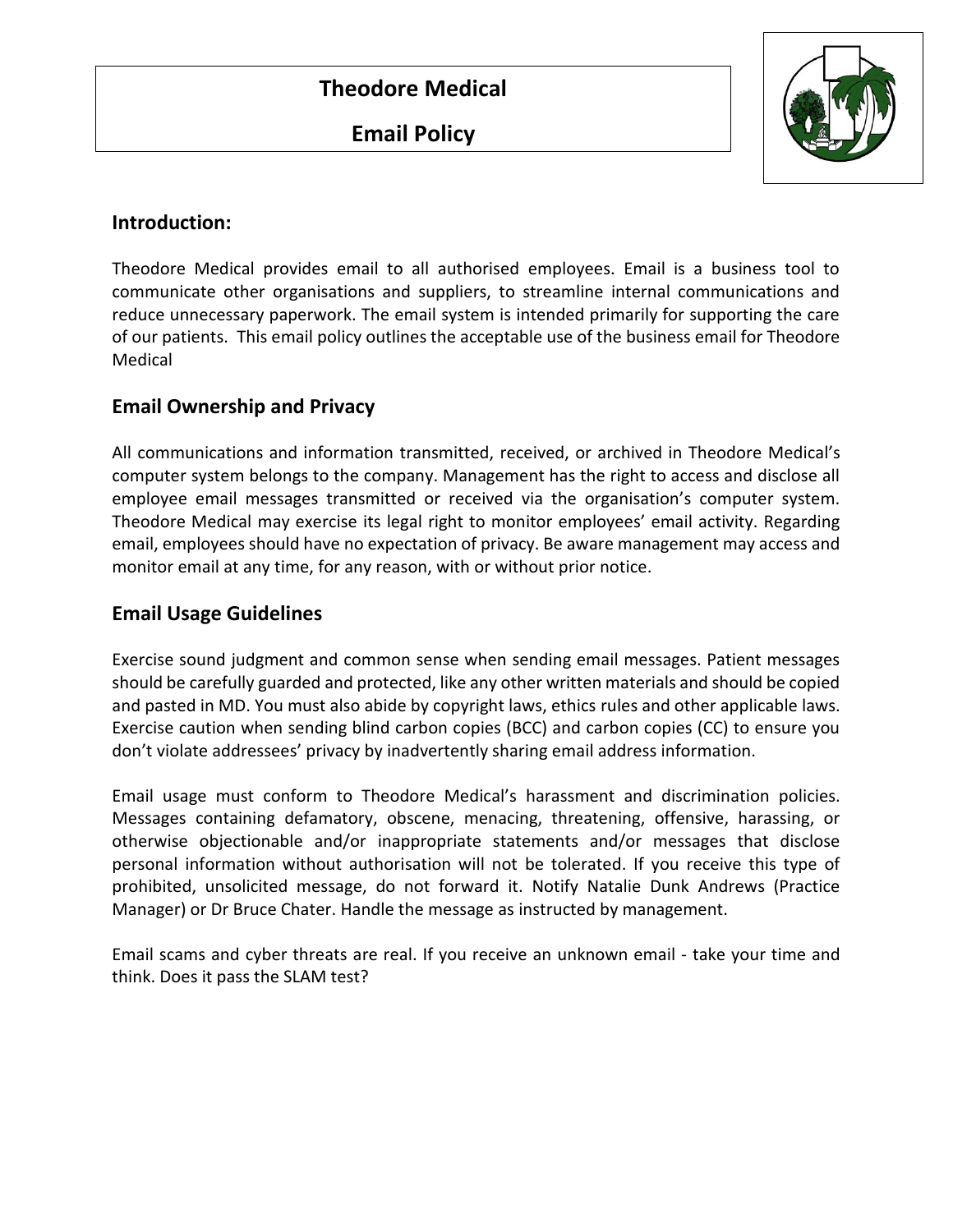- S sender is it from a weird email address
- $\bullet$  L links (are there any)?
- A attachments
- M Message is it weird or too good to be true?

If in doubt, never open attachment of click on link.

Email messages should be treated as formal business documents. E-mail creates a permanent and documented communication and must not be treated casually.

Employees are asked not to send jokes, rumours, gossip, or unsubstantiated opinions via email. These communications, which often contain objectionable material, are easily misconstrued when communicated electronically.

Send email messages and copies only to those with a legitimate need to read your message. Chain messages, jokes and large graphics should be deleted, not forwarded, as they can overload the system. Use Reply All, only when you need to reply to everyone on the email thread. Sending reply email with just the word "Thanks" or "Thank You", especially to an entire group (Reply All) is courteous but usually not necessary.

## **Email Retention and Backup**

All emails pertaining to the running of Theodore Medical and patients must be retained. Please do not delete emails that hold important information needed for follow-up. These may also be needed for legal, compliance, operational or historical reasons

If wanting to clear inbox, please save into named folders.

#### **Personal Use of Theodore Medical Email**

Theodore Medical's email is reserved primarily for business use. All users should consider this in their decision to use the Practice's email services for personal purposes.

Employees may use the email service for incidental/high priority personal reasons with the following guidelines:

1. Communication with non-business contacts is permitted but should be minimised during business hours.

Employees also are free to correspond during the lunch hour and other break times. Personal email should not interfere with the email user's employment or other obligations and responsibilities to the firm.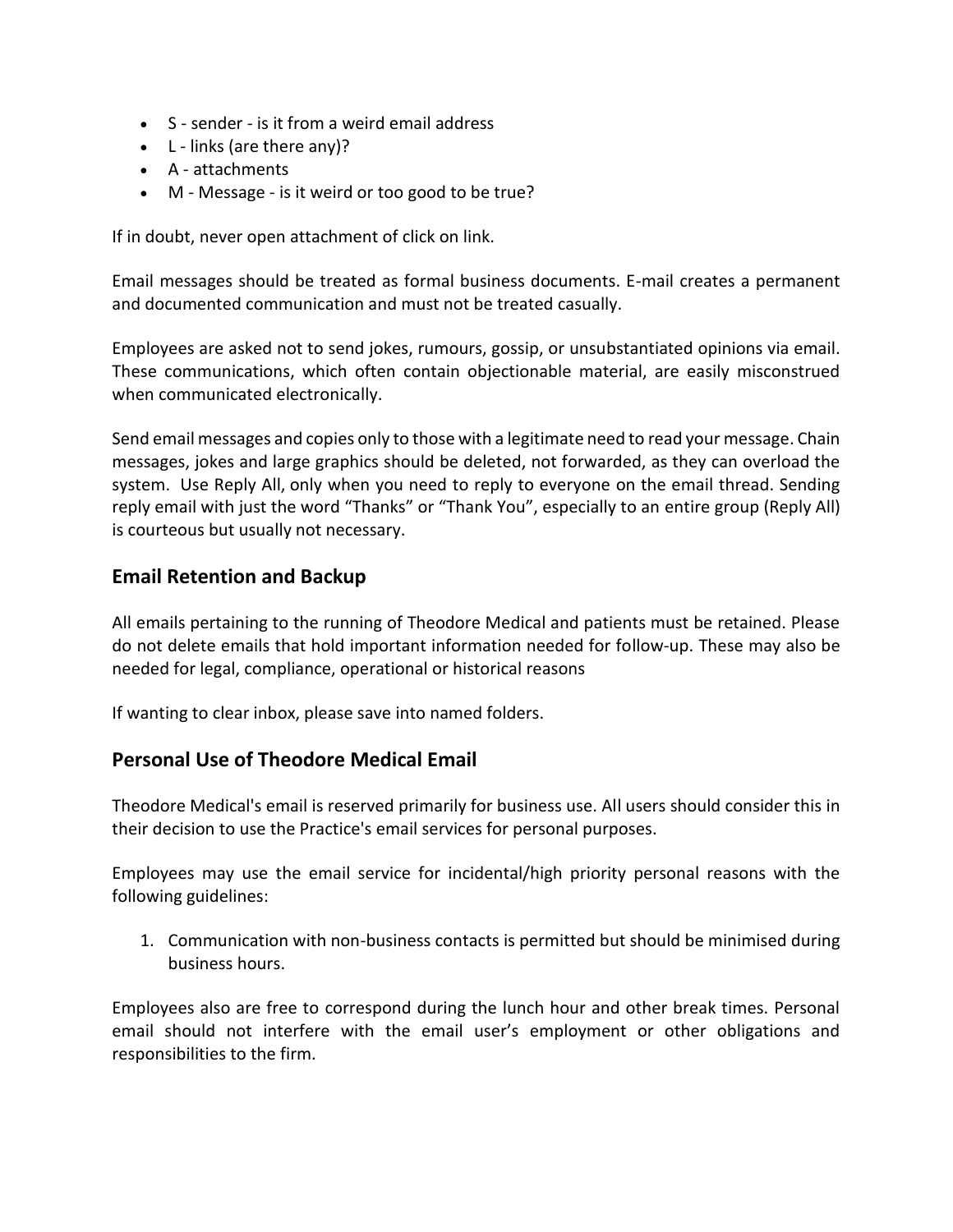- 1. Personal email communication that exceeds the limits outlined above is prohibited unless justified by family emergency or otherwise specifically authorised by Practice Manager. Personal email should not directly or indirectly interfere with Theodore Medical's operation of computing facilities or electronic mail services or burden the firm with noticeable additional cost.
- 2. The use of Theodore Medical's email system to solicit for any purpose, campaign for a political candidate, espouse political views, promote a religious cause, and/or advertise the sale of merchandise is strictly prohibited.
- 3. Personal Email usage must also conform to Theodore Medical's harassment and discrimination policies.
- 4. Theodore Medical email should be used to sign up for online training or when creating accounts or downloading information that requires an email address AND is company or business related.
- 5. Theodore Medical email address should not be used to subscribe to retail sites.

#### **Security**

Security is difficult if not impossible to achieve in the electronic age. Confidential or personal information should never be sent via email understanding it can be intercepted. This includes the transmission of client information, Social Security numbers, employee health records, proprietary data and trade secrets, or other confidential material.

When sending sensitive material (or any message, for that matter), employees should use extreme caution to ensure the intended recipient's email address is correct. Email is not secure, if you have secure information that needs to be transmitted, see IT for alternate ways to secure your communications.

Be careful when opening email with attachments. Whilst Theodore Medical has email SPAM and virus filtering, there is a possibility a malicious link or new exploit can bypass our system. Remember: SLAM. If you receive strange messages or unexpected email from someone, use caution and common sense before opening.

When in doubt, contact the sender to verify the email is legitimate and safe. If you accidentally open an unknown file or click on an unsafe link, pull the blue cord out of the computer, turn the computer off and notify Practice Manager or Bruce Chater or OzDoc as soon as possible and they can determine if it was safe.

At this stage Theodore Medical has decided against automated responses from all Theodore Medical email addresses to minimise phishing - that is - if an unsolicited email is sent to a Theodore Medical address that has an automated response the automated response will alert the phishing email that this is a active email address.

#### **Receiving Emails**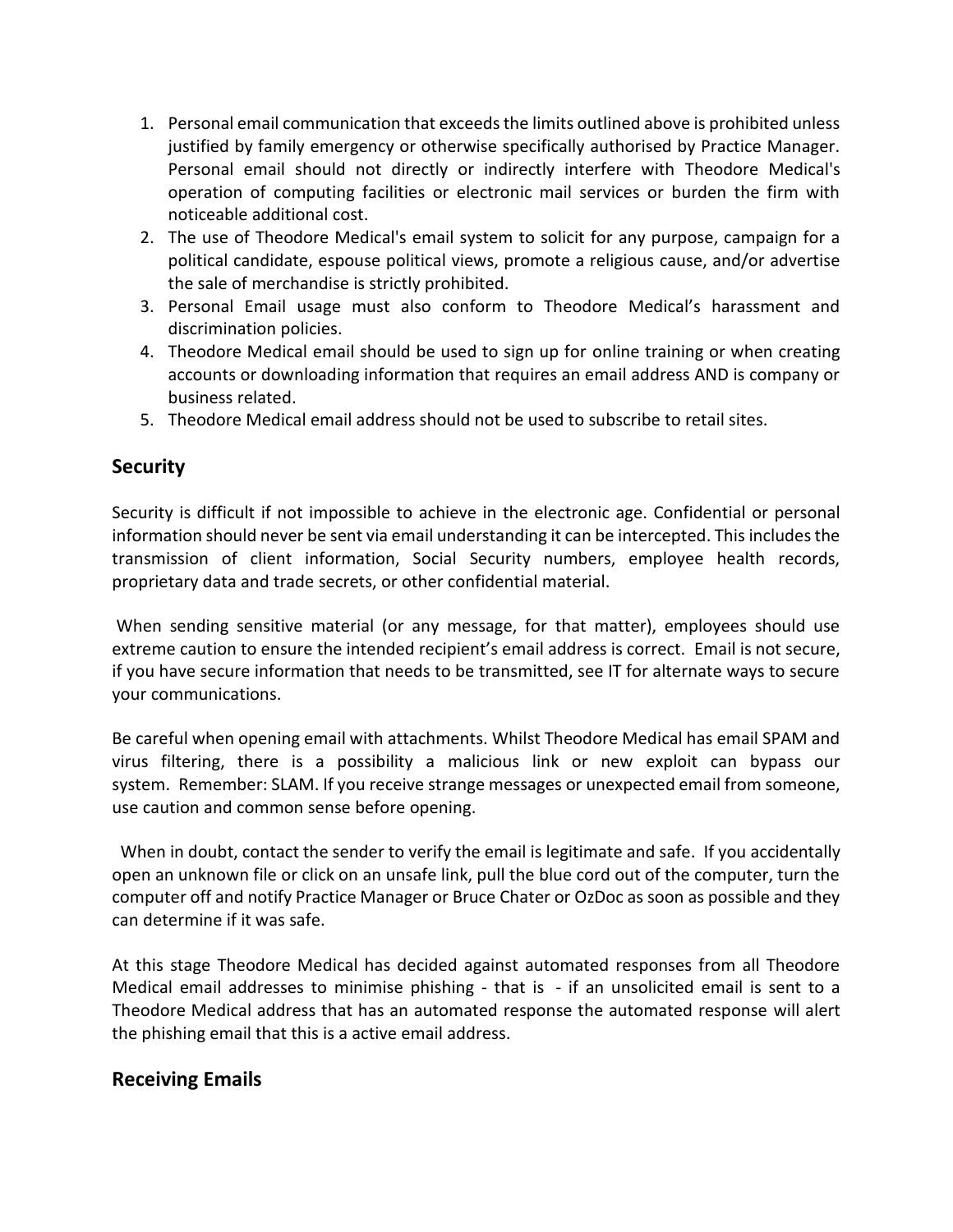- Answer emails as soon as possible ensuring you have the correct information.
- More complex emails may require research and collaboration before sending so advise patient that a more detailed email/answer is to follow
- Please forward any emails to the team member who will be managing the request.
- when covering in reception please flag the emails as done by either using the green tick or use the colour assigned to you.
- Emails received via the website have an automated response to patients stating their enquiry will answered in 2 to 5 business days
- If your email address is in the top bar this email is for you to read and action
- If your email address is in the cc line this email is not for your action, only FYI

## **Sending emails**

- Put an accurate title on the subject line be specific
- Ensure information is correct suggest copying into patient chart for context and record of communication
- check the email address you are emailing to is correct be particularly careful if using a drop down box of past email addresses.
- Ensure you have your signature at end of email identifying yourself and your position
- Ensure there is a disclaimer as part of your email signature

### **Secure method - encryption**

Theodore Medical uses Medical Objects and Heath Links to transfer patient information to other health care providers such as specialists. These emails are encrypted.

Communication with patients via electronic means (e.g. email) is conducted with appropriate regard to the privacy and confidentiality of the patient's health information.

The [GPCG Computer Security Self Assessment Guide and](http://www.gpcg.org.au/index.php?option=com_content&task=view&id=128&Itemid=38) Checklist for General Practitioners provides information and explanations on the safeguards and procedures that need to be followed by general practices in order to meet appropriate legal and ethical standards concerning privacy and security of patient health information.

#### **Email Disclaimer**

Our practice uses the following confidentiality and privilege notice on outgoing emails that are affiliated with the practice: eg

Anne Chater

Dip T, B.Ed, Dip Practice Management, CPM, FAAPM, AV

Footbrook Pty Ltd ABN 54 459 023 293